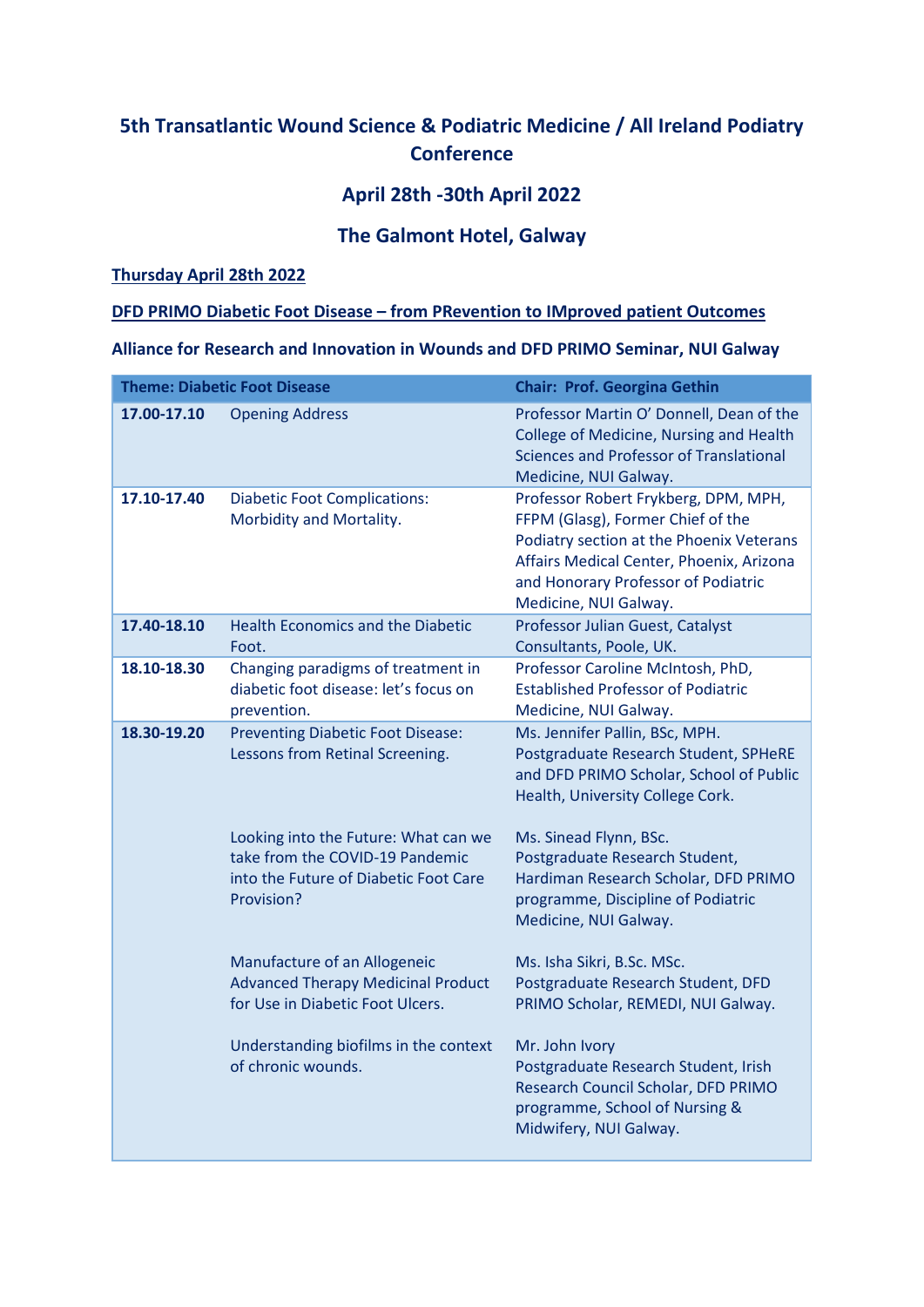|             | Health Literacy and wound healing-<br>what is the link?          | Ms. Lauren Connell, B.Sc., MPhil.<br>Postgraduate Research Student, Sphere<br>and DFD PRIMO Scholar, Discipline of<br>Health Promotion, NUI Galway. |
|-------------|------------------------------------------------------------------|-----------------------------------------------------------------------------------------------------------------------------------------------------|
| 19.20-19.40 | Celebrating DFD PRIMO- the future of<br>DFD research in Ireland. | Professor Georgina Gethin, PhD.<br>Professor of Nursing, School of Nursing &<br>Midwifery, NUI Galway.                                              |
| 19.40-19.45 | Q & A                                                            |                                                                                                                                                     |

# **5th Transatlantic Wound Science & Podiatric Medicine/ All Ireland Podiatry Conference Agenda**

### **Friday April 29th 2022**

### **ANATOMY WORKSHOP**

| <b>EARLY BIRD WORKSHOP</b> |                                |                                              |
|----------------------------|--------------------------------|----------------------------------------------|
| 8.00-10.00                 | Anatomy Workshop:              | <b>LOCATION</b>                              |
|                            | The workshop is an exciting    | Gross Anatomy Laboratory, NUI Galway         |
|                            | opportunity to see, up close   | (*Transport provided, the bus will leave the |
|                            | and personal, a range of       | hotel at 07.45).                             |
|                            | surgical procedures on         |                                              |
|                            | cadaver specimens. This is a   | <b>SPEAKERS</b>                              |
|                            | golden opportunity to          | Dr. Mike Trepal, DPM.                        |
|                            | experience surgical anatomy,   | Dr. Kevin Jules, DPM.                        |
|                            | in a state of the art anatomy  | Dr. Reem Sheikh, DPM.                        |
|                            | dissection laboratory, with    |                                              |
|                            | highly respected international | *By pre-booking only. Limited Places. Book   |
|                            | surgeons.                      | early!                                       |
|                            |                                |                                              |

## **MAIN PROGRAMME- DAY 1**

| <b>Friday 29th April Theme: WOUND SCIENCE</b> |                                      |                                                                                                                |
|-----------------------------------------------|--------------------------------------|----------------------------------------------------------------------------------------------------------------|
| 8.00-8.45                                     | Conference Registration & Exhibition |                                                                                                                |
| <b>INTRODUCTION</b>                           |                                      | <b>Chair: Ms. Emily Haworth</b>                                                                                |
| 8.45-8.55                                     | <b>Opening Address</b>               | Chairs of SCPI, RCPod NI Branch and ICPO;<br>Mr. Joseph Egan, Ms. Roisin Connell, Mr.<br>Paddy Kenny.          |
| <b>SESSION 1</b>                              |                                      |                                                                                                                |
| 08.55-9.15                                    | Patient Centred-Care.                | Professor Georgina Gethin, PhD., Professor<br>of Nursing, School of Nursing & Midwifery,<br><b>NUI Galway.</b> |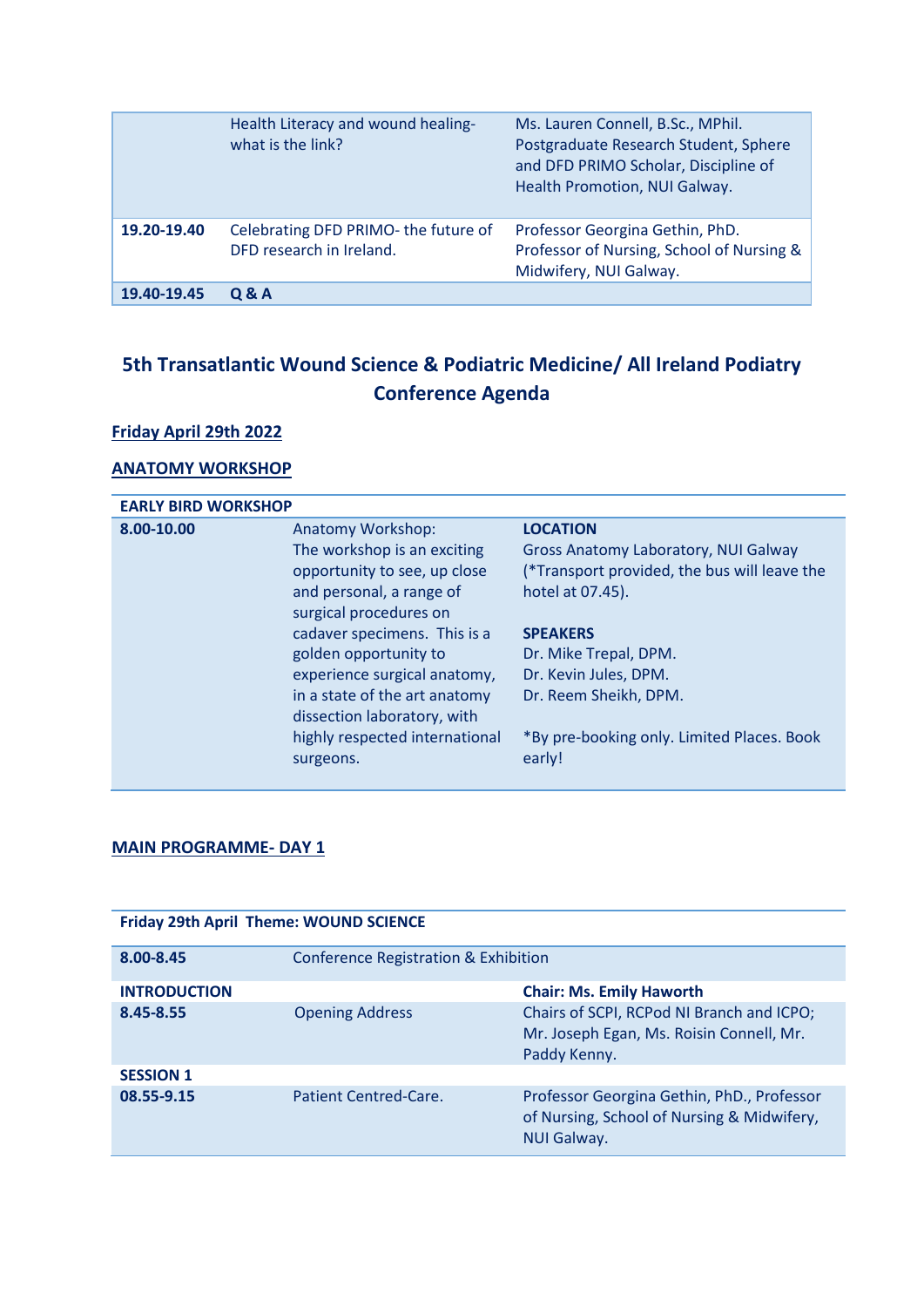| 9.15-9.35        | <b>Atypical Wounds</b>                                                                                                 | Dr. Elena Conde Montero, M.D. PhD.<br>Hospital Universitario Infanta Leonor,<br>Department of Dermatology. Dermatologist,<br>Madrid, Spain.                                                                                    |
|------------------|------------------------------------------------------------------------------------------------------------------------|--------------------------------------------------------------------------------------------------------------------------------------------------------------------------------------------------------------------------------|
| 9.35-10.00       | <b>Patient Centred-Education in</b><br>Wound Management.                                                               | Prof. Dr. Sebastian Probst, DClinPrac, RN<br><b>EWMA President, Full Professor of Tissue</b><br>Viability and Wound Care at the University of<br>Applied Sciences, Western Switzerland,<br>Geneva, Switzerland.                |
| 10.00-10.15      | <b>Q &amp; A</b>                                                                                                       |                                                                                                                                                                                                                                |
| <b>SESSION 2</b> |                                                                                                                        | <b>Chair: Ms. Roisin Connell</b>                                                                                                                                                                                               |
| 10.15-10.40      | Management of the Diabetic<br>Foot-IWGDF guidelines.                                                                   | Professor Fran Game, Consultant<br>Diabetologist and Director of R, D & I.<br>University Hospitals of Derby and Burton<br>NHS Foundation Trust, UK.                                                                            |
| 10.40-11.00      | Amniotic Membranes: Do they<br>help heal that wound?                                                                   | Professor Anthony Iorio, DPM, MPH, Dean of<br>Continuing Education, Professor,<br>Department of Medicine, New York College<br>of Podiatric Medicine. USA.                                                                      |
| 11.00-11.10      | <b>Q &amp; A</b>                                                                                                       |                                                                                                                                                                                                                                |
| 11.10-11.40      | <b>Coffee Break &amp; Exhibition</b>                                                                                   |                                                                                                                                                                                                                                |
| <b>SESSION 3</b> | <b>PLATINUM SPONSOR</b><br><b>SESSION- POLYNOVO</b>                                                                    | <b>Chair: Dr. Anthony Iorio</b>                                                                                                                                                                                                |
| 11.40-12.10      | Podiatric Surgical approach to<br>healing the diabetic foot using                                                      | Mr. Ross Robinson, B.Sc. (Hons). Clinical<br>Product Specialist UK, Europe, Middle East                                                                                                                                        |
|                  | a synthetic dermal matrix.                                                                                             | and Africa. Polynovo Ltd.                                                                                                                                                                                                      |
| <b>SESSION 4</b> |                                                                                                                        | <b>Chair: Dr. Mike Trepal</b>                                                                                                                                                                                                  |
| 12.10-12.30      | Paediatric Wounds and<br>Infections.                                                                                   | Dr. Reem Sheikh, DPM, Assistant Professor,<br>Department of Surgery, Department of<br>Surgery, New York College of Podiatric<br>Medicine. USA.                                                                                 |
| 12.30-12.50      | <b>Topical Oxygen for treating</b><br>DFU.                                                                             | Professor Robert Frykberg, DPM, MPH, FFPM<br>(Glasg), Former Chief of the Podiatry section<br>at the Phoenix Veterans Affairs Medical<br>Center, Phoenix, Arizona and Honorary<br>Professor of Podiatric Medicine, NUI Galway. |
| 12.50-13.10      | Staphylococcus aureus<br>biofilms and the diabetic foot.                                                               | Professor James P. O'Gara BSc PhD DSc<br>Professor of Infectious Disease Microbiology,<br>Microbiology, School of Natural Sciences,<br>National University of Ireland, Galway.                                                 |
| 13.10-13.25      | Community driven benefits of<br>preventative interventions,<br>patient centered care in the<br>context of Slaintecare. | Ms. Anita Murray, National CPD Officer for<br>Podiatry.                                                                                                                                                                        |
| 13.25-13.30      | <b>Q&amp;A</b>                                                                                                         |                                                                                                                                                                                                                                |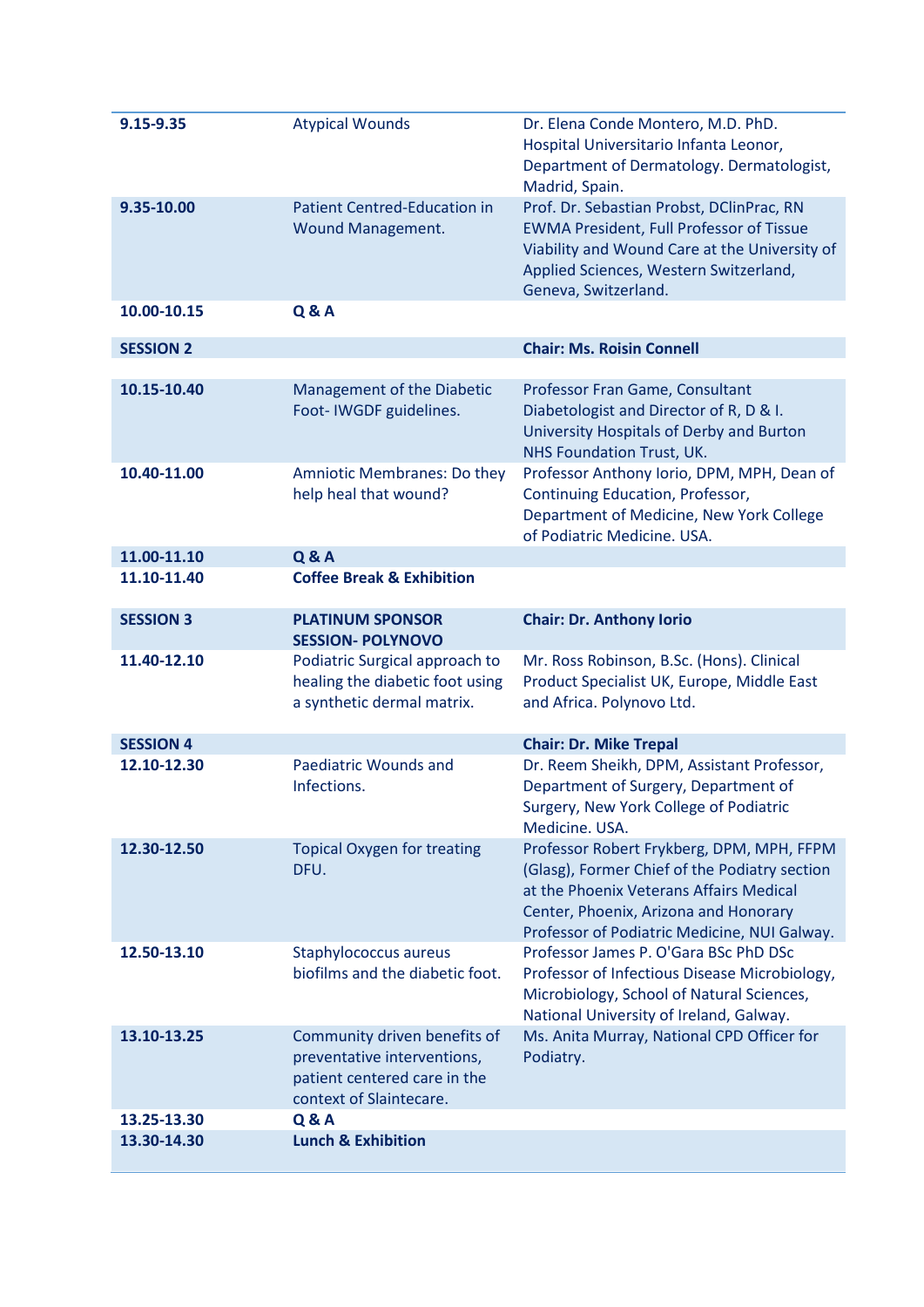| 14.30-15.30      | <b>Workshop A- PLATINUM</b><br><b>SPONSORS AOTI Topical</b><br><b>Oxygen Therapy: Utilizing</b><br>cyclical-pressure Topical<br>Wound Oxygen (TWO2)<br>therapy to reduce<br><b>Hospitalizations and</b><br><b>Amputations in Chronic</b><br>Wound patients.                                                                                                                              | Dr. Mike Griffiths, DProf, CEO and Medical<br>Director of AOTI Inc., Oceanside, California,<br>and Galway, Ireland.<br>Dr. Matthew Garoufalis, DPM, President,<br>International Federation of Podiatrists,<br>President, Physicians Surgery Care Center<br>Past President, American Podiatric Medical<br>Association. |
|------------------|------------------------------------------------------------------------------------------------------------------------------------------------------------------------------------------------------------------------------------------------------------------------------------------------------------------------------------------------------------------------------------------|-----------------------------------------------------------------------------------------------------------------------------------------------------------------------------------------------------------------------------------------------------------------------------------------------------------------------|
|                  | <b>Workshop B- Biomechanics of</b><br>the Diabetic foot. Offloading<br>the ulcerated and in<br>remission:<br>The session will incorporate<br>TCC, offloading footwear,<br>aircast boot. Gait analysis,<br>ultrasound, TCO and<br>footwear.                                                                                                                                               | Ms. Emily Haworth, Clinical Specialist<br>Podiatrist in Diabetes, Bantry General<br>Hospital<br>Mr. Sean Savage B Med Sci (Hons), Pg Dip,<br>PGc, MRCPod, MFPM (Glas) Specialist in<br>Podiatric Sports Medicine.                                                                                                     |
|                  | <b>Workshop C- SPONSORED</b><br><b>WORKSHOP, Firefly</b><br>Orthotic Labs and the<br>1.<br><b>Future of Orthoses For</b><br>the at Risk Foot<br>- Martin Mc Geough<br><b>Material Science &amp;</b><br>2.<br><b>Objectives of Orthoses</b><br>for the at Risk Foot<br>- Sarah O'Connell<br>Keeping the In-<br>3.<br>remission foot stable -<br>a case history -<br><b>Yvonne Buckley</b> | Mr. Martin J. McGeough, , Firefly Orthoses<br>Founder & Medical Director, Ms. Sarah<br>O'Connell, Podiatrist, Momentum Foot &<br>Ankle and Lecturer in Podiatric Medicine,<br>NUI Galway, Ms. Yvonne Buckley, Podiatrist,<br>HSE Mid-West.                                                                            |
| 15.30-16.00      | <b>Coffee Break &amp; Exhibition</b>                                                                                                                                                                                                                                                                                                                                                     |                                                                                                                                                                                                                                                                                                                       |
| <b>SESSION 4</b> |                                                                                                                                                                                                                                                                                                                                                                                          | <b>Chair: Ms. Noela Mullan</b>                                                                                                                                                                                                                                                                                        |
| 16.00-16.20      | <b>Diabetes and Depression</b>                                                                                                                                                                                                                                                                                                                                                           | Professor Cynthia Formosa, M.Sc. Pod. (UK),<br>Ph.D., D.Pod, S.R.Pod., FFPM, RCPS (Glasg.)<br>Associate Professor, Podiatry, Faculty of<br>Health Sciences, University of Malta.                                                                                                                                      |
| 16.20-16.40      | <b>Embedding best evidence</b><br>based vascular<br>assessment into every<br>podiatry service - where are<br>we now, where do we need to<br>be and what will it take?                                                                                                                                                                                                                    | Martin Fox BSc, FRCPodM, FFPM RCPS<br>(Glasg), Vascular Specialist Podiatrist,<br><b>Manchester University Foundation NHS</b><br>Trust, Manchester, UK.                                                                                                                                                               |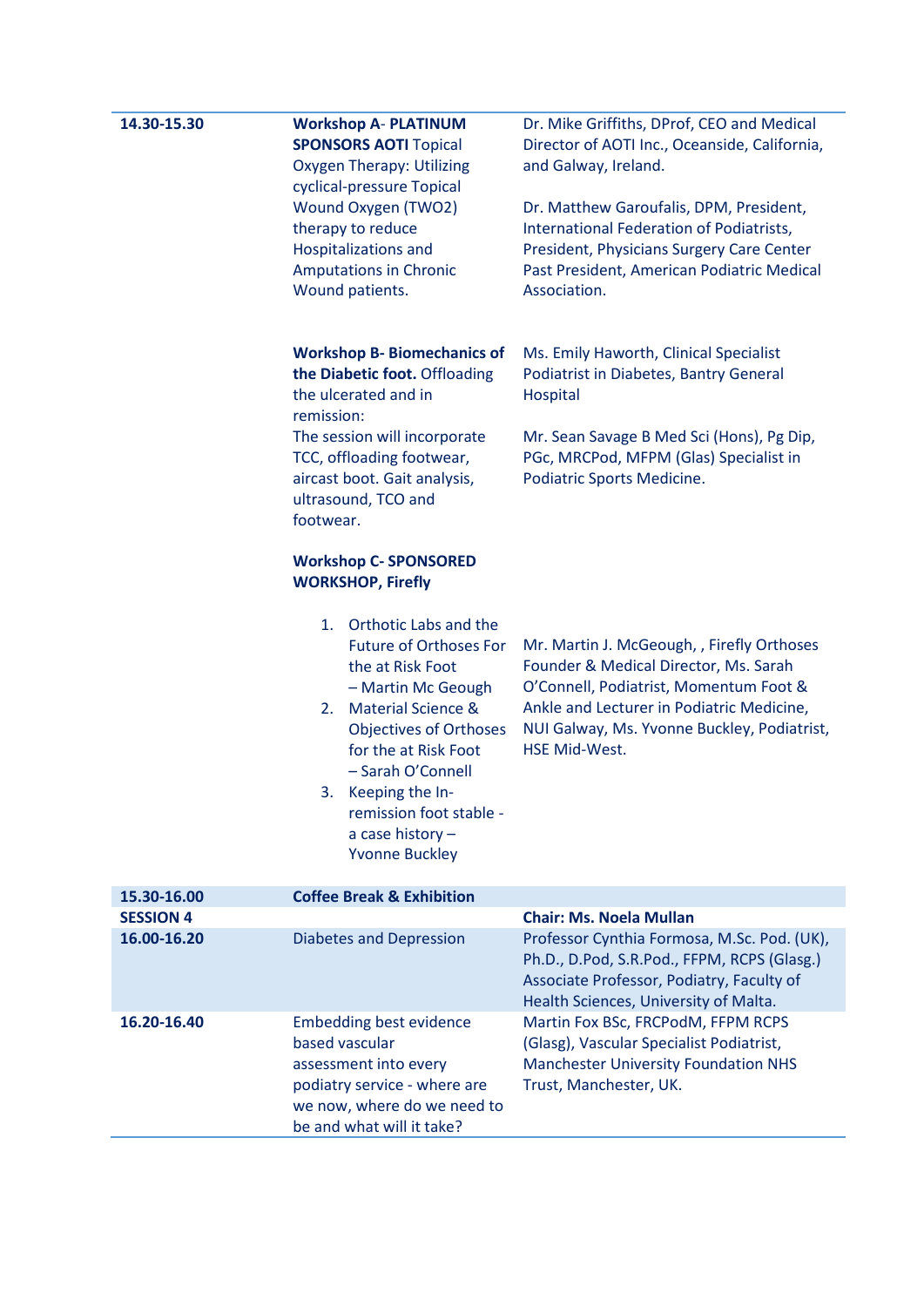| 16.40-17.00 | <b>Complex Case Presentations</b> | Ms. Marion Cahill- Collins, Advanced Nurse<br>Practitioner Vascular, University Hospital<br>Galway, Saolta University Health Care Group. |
|-------------|-----------------------------------|------------------------------------------------------------------------------------------------------------------------------------------|
| 17.00-17.25 | <b>Charcot Neuroarthropathy</b>   | Dr. Paul Chadwick, National Clinical Director,<br>Royal College of Podiatry, London.                                                     |
| 17.25-17.30 | Q & A                             |                                                                                                                                          |
| 17.30-17.35 | <b>Close of Day</b>               | Prof. Caroline McIntosh, PhD, Professor of<br>Podiatric Medicine and Head of School of<br>Health Sciences, NUI Galway.                   |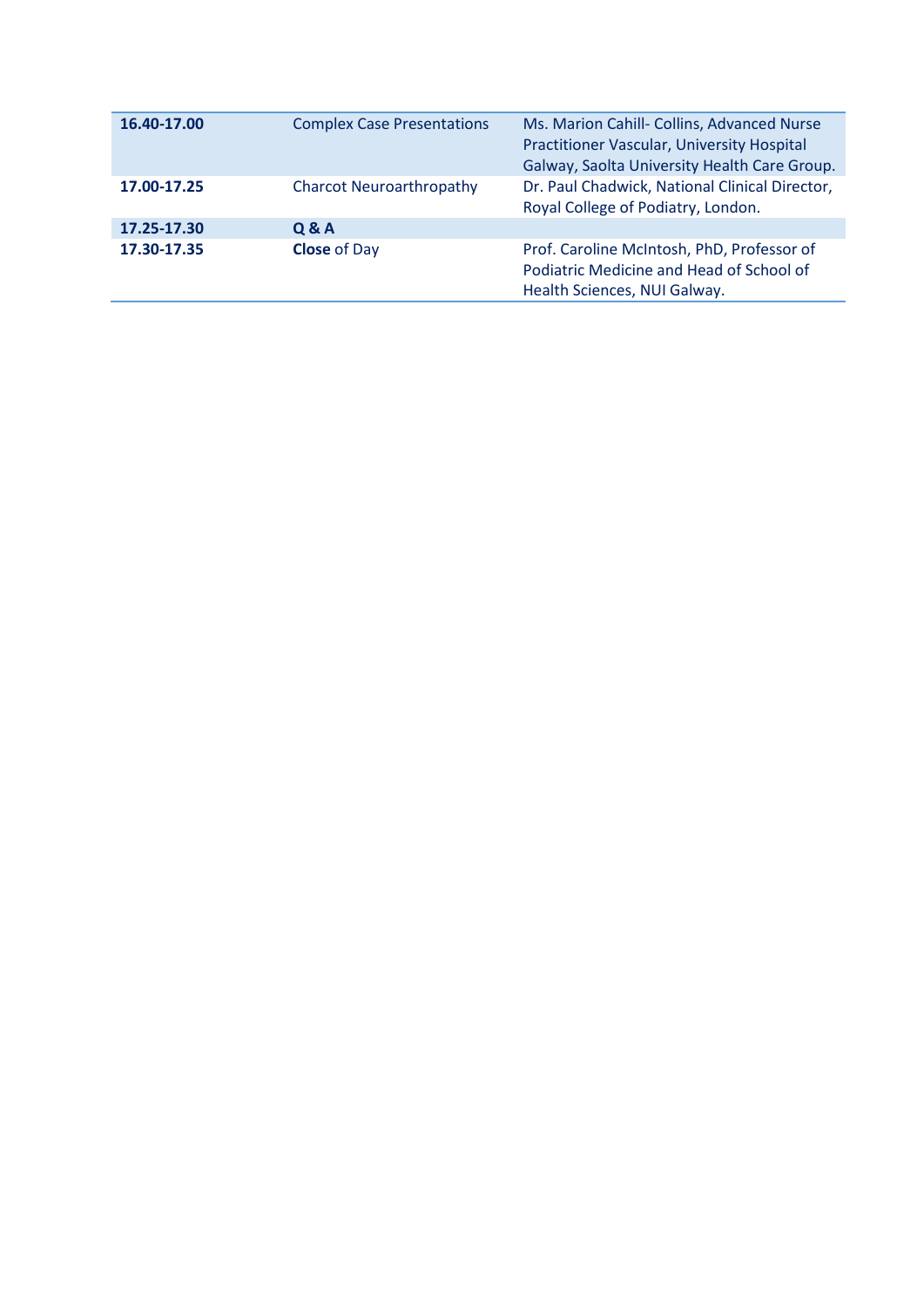#### **MAIN PROGRAMME- DAY 2**

| <b>SATURDAY 30th April</b> | <b>THEME- PODIATRIC MEDICINE</b>                                                                                                                                         |                                                                                                                                                                                                                  |
|----------------------------|--------------------------------------------------------------------------------------------------------------------------------------------------------------------------|------------------------------------------------------------------------------------------------------------------------------------------------------------------------------------------------------------------|
| 8.00-9.00am                | <b>Conference Registration &amp; Exhibition</b>                                                                                                                          |                                                                                                                                                                                                                  |
| 8.00-8.55                  | Research/ Free Paper Early<br><b>Bird Session.</b>                                                                                                                       | Chair: Dr Eileen Chusid, PhD, Dean for Pre-<br>Clinical Sciences, Associate Professor for Pre-<br><b>Clinical Sciences and Director of</b><br>Histology/Cell Biology, New York College of<br>Podiatric Medicine. |
| <b>MAIN PROGRAMME</b>      |                                                                                                                                                                          | <b>Chair: Ms. Anita Murray</b>                                                                                                                                                                                   |
| 9.00-9.10                  | <b>Opening Address</b>                                                                                                                                                   | Professor Michael J. Trepal, DPM, FACFAS,<br>Professor of Podiatric Surgery, Vice President<br>for Academic Affairs and Dean, New York<br>College of Podiatric Medicine.                                         |
| <b>SESSION 1</b>           |                                                                                                                                                                          |                                                                                                                                                                                                                  |
| 9.10-9.30                  | <b>Renal Podiatry</b>                                                                                                                                                    | Ms. Noela Mullan, Renal Podiatrist,<br>Altnagelvin Area Hospital Renal Unit,<br><b>Western Health and Social Care</b><br>Trust, Londonderry.                                                                     |
| 9.30-9.50                  | Working with hard to reach<br>populations and the<br>homeless.                                                                                                           | Ms. Amanda Walsh, Lecturer in Podiatric<br>Medicine, Discipline of Podiatric Medicine,<br><b>NUI Galway.</b>                                                                                                     |
| <b>SESSION 2</b>           |                                                                                                                                                                          | <b>Chair: Dr. Kevin Jules</b>                                                                                                                                                                                    |
| 09.50-10.20                | <b>PLATINUM SPONSOR</b><br><b>SESSION- Pamex-</b> Setting up a<br>private practice.                                                                                      | Ms. Aoife O' Reilly, Podiatrist<br>The Galway Podiatrist- Foot and Ankle Clinic.                                                                                                                                 |
| <b>SESSION 3</b>           |                                                                                                                                                                          | <b>Chair: Ms. Amanda Walsh</b>                                                                                                                                                                                   |
| 10.20-10.40                | Lesion recognition of the<br>lower limb                                                                                                                                  | Belinda Longhurst, BSc (Hons), PG. Cert,<br>FHEA, FFPM RCPS(Glasg)<br>Forgotten Feet Trustee and Volunteer<br>Coordinator.                                                                                       |
| 10.40-11.00                | <b>Distinctiveness of Pedal</b><br>Melanoma: Different From the<br>Rest                                                                                                  | Prof. Michael J. Trepal, DPM, FACFAS,<br>Professor of Podiatric Surgery, Vice President<br>for Academic Affairs and Dean, New York<br><b>College of Podiatric Medicine.</b>                                      |
| 11.00-11.10                | Q & A                                                                                                                                                                    |                                                                                                                                                                                                                  |
| 11.10-11.40                | <b>Coffee Break</b>                                                                                                                                                      |                                                                                                                                                                                                                  |
| <b>SESSION 4</b>           |                                                                                                                                                                          | <b>Chair: Ms. Sarah O' Connell</b>                                                                                                                                                                               |
| 11.40-12.10                | <b>PLATINUM SPONSOR</b><br><b>SESSION-PPL Biomechanics</b><br><b>Title-Preventing and</b><br>Offloading Pressure - It's not<br>just about Plantar Foot<br><b>Wounds.</b> | Christine Kiernan, MSc., BSc. (Hons) Podiatry,<br>QI certified, Training and Education Manager<br>PPL biomechanics.                                                                                              |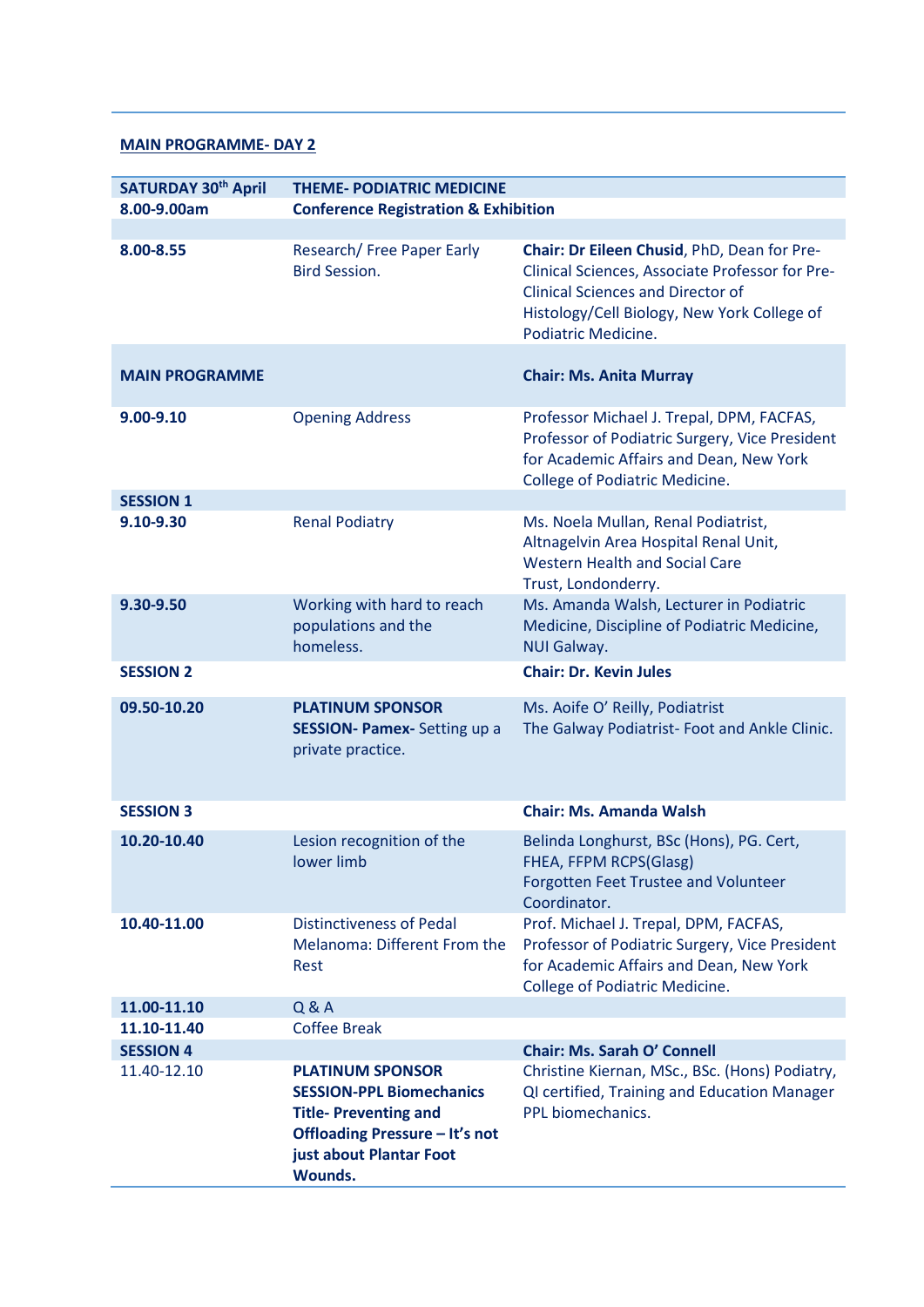| 12.10-12.30      | <b>Extra articular Features of</b><br><b>Rheumatoid Arthritis &amp;</b><br><b>Cutaneous Manifestations</b>                                                                                                                           | Mr. Christopher Joyce, MSc. BSc. MFPM<br>RCPS (Glasg). Extended Scope Podiatrist in<br>MSK and Rheumatology, Department of<br>Podiatric Medicine and Surgery, Homerton<br>University Hospital, NHS Foundation Trust,<br>London, UK. |
|------------------|--------------------------------------------------------------------------------------------------------------------------------------------------------------------------------------------------------------------------------------|-------------------------------------------------------------------------------------------------------------------------------------------------------------------------------------------------------------------------------------|
| 12.30-12.45      | <b>Staggered Steps:</b><br>Determining the impact of<br>Multiple Sclerosis (MS)<br>on lower limb health through<br><b>Scoping Review and Public</b><br>and Patient Involvement                                                       | Ms. Ailsa Baumgartner, Podiatrist, BSc<br>(Hons), MA (Hons), PGCE, Grad DipLaw, LLM<br>(Wales), MRCPod) Postgraduate Research<br>Student, Discipline of Podiatric Medicine,<br>NUI Galway.                                          |
| 12.45-13.05      | Disorders of the Peroneal<br><b>Tendons</b>                                                                                                                                                                                          | Dr. Kevin Jules, DPM, FACFAS,<br>New York College of Podiatric Medicine.                                                                                                                                                            |
| 13.05-13.25      | Osteochondral lesions of the<br>talus: current concepts in<br>diagnosis & treatment                                                                                                                                                  | Professor Stephen Kearns MD, FRCSI (Tr &<br>Orth), Consultant Orthopaedic Surgeon<br>Consultant Orthopaedic Surgeon, Saolta<br>University Hospital Group.                                                                           |
| 13.25-13.30      | <b>Q&amp;A</b>                                                                                                                                                                                                                       |                                                                                                                                                                                                                                     |
| 13.30-14.30      | <b>Lunch &amp; Exhibition</b>                                                                                                                                                                                                        |                                                                                                                                                                                                                                     |
| <b>Workshops</b> |                                                                                                                                                                                                                                      |                                                                                                                                                                                                                                     |
| 14.30-15.30      | <b>Workshop A- Complex MSK</b><br>Case Presentations - expert<br>discussion.                                                                                                                                                         | Mr. Adam McIlwaine, Lecturer in Podiatric<br>Medicine, NUI Galway and Mr. Sean Savage<br>B Med Sci (Hons), Pg Dip, PGc, MRCOP,<br>MFPM (Glas).<br>Specialist in Podiatric Sports Medicine.                                          |
|                  | <b>Workshop B- Podiatry</b><br><b>Business Success Secrets for</b><br>Private Practice.                                                                                                                                              | Mr. Lorcan O' Donaille, Podiatrist, Achilles<br>Clinic, Cork.                                                                                                                                                                       |
|                  | <b>Workshop C - Working</b><br>through the 3 Ps of PAD<br>assessment to identify &<br>manage PAD + chronic limb<br>threatening ischaemia:<br>Palpation - Foot to femoral,<br>Phases - Doppler revisited,<br>Pressures - Ankle & toe. | Mr. Martin Fox BSc, FRCPodM, FFPM RCPS<br>(Glasg), Vascular Specialist Podiatrist,<br><b>Manchester University Foundation NHS</b><br>Trust, Manchester, UK.                                                                         |
| <b>SESSION 5</b> |                                                                                                                                                                                                                                      | <b>Chair: Ms. Olga Carey</b>                                                                                                                                                                                                        |
| 15.50-16.10      | The Future of Digital Health<br>Technologies in a Changing<br>World.                                                                                                                                                                 | Mr. Michael Stephenson, Private<br>Practitioner, Chair of the Glasgow Branch of<br>The Royal College of Podiatry and<br>Tomorrow's Podiatry, Glasgow.                                                                               |